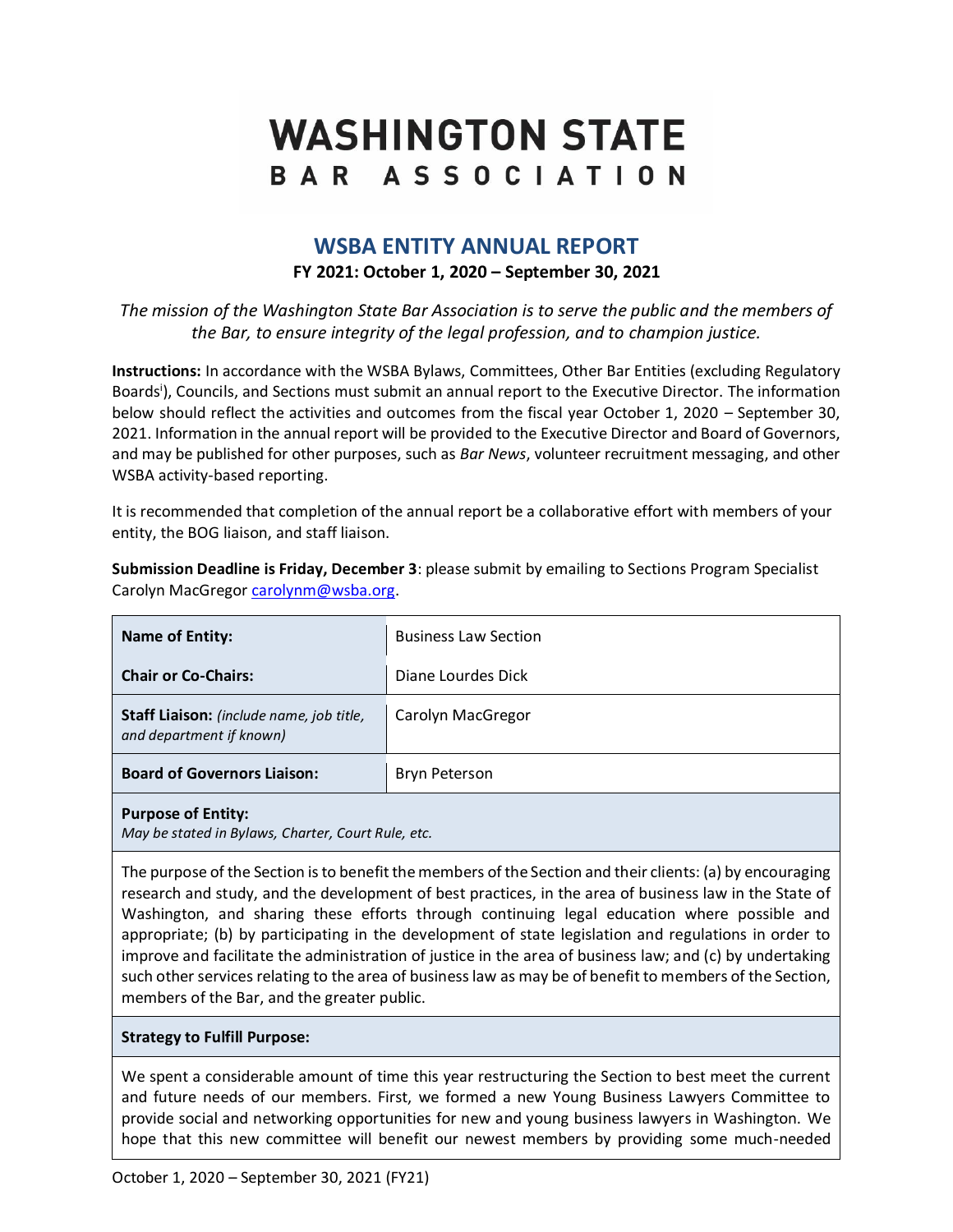opportunities for human connection; looking into the future, we hope it will help to grow our membership and nurture future leaders. We also repurposed our existing Law of Commerce in Cyberspace Committee into a Privacy and Data Security Law Committee. We are very excited to pass the baton to a new generation of lawyers working at the intersection of business and technology and we look forward to seeing the committee develop initiatives focused on this exciting and dynamic practice area. Finally, we conducted a member survey this spring to gather insights to help shape our programming over the next few years.

#### **How does the entity's purpose help further the mission of the WSBA "to serve the public and the members of the Bar, to ensure integrity of the legal profession, and to champion justice"?**

The Section seeks to promote professionalism among our members by helping to build and foster personal relationships among business attorneys across the state and by providing a forum for the discussion and exchange of ideas leading to the improvement of the laws relating to these areas of law.

#### **2020-2021 Entity Accomplishments:**

In May, we conducted our first-ever virtual annual meeting, which included a free CLE program on privacy law. We had over 240 people in attendance. It was a wonderful way to update members on section initiatives and provide an opportunity to learn about an important area of substantive law that increasingly impacts business lawyers and their clients. The Securities Committee's annual cosponsored program, the Northwest Securities Institute, was also held virtually in May under the supervision of the Oregon State Bar Association. Meanwhile, the Section has continued its tradition of strong legislative involvement, with the active review of numerous proposed bills throughout the legislative session. Specifically, the Section supported proposals by the Partnerships and LLC Law Committee and Corporate Act Revisions Committee for legislation updating various provisions of the LLC Act, the Uniform Limited Partnership Act, and the Washington Business Corporation Act.

**Looking Ahead: 2021-2022 Top Goals & Priorities:**

- **1 Continue the Section's strong tradition of legislative participation.**
- **2 Use insights from our recent member survey to determine whether, how, and to what extent we should proceed with virtual programming initiatives during the pandemic.**
- **3 Continue to improve upon the programming initiatives from recent years, including the new format of the mid-year meeting and collaborative programming with the Corporate Counsel Section.**
- **4 Continue the publication of our semi-annual newsletter and improve the content and member benefits on our WSBA-hosted website.**
- **5 Actively recruit more members to participate in the Section.**

#### **Please report how this entity is addressing diversity, equity, and inclusion:**

*How have you elicited input from a variety of perspectives in your decision-making? What have you done to promote a culture of inclusion within the board or committee? What has your committee/board done to promote equitable conditions for members from historically underrepresented backgrounds to enter, stay, thrive, and eventually lead the profession? Other?*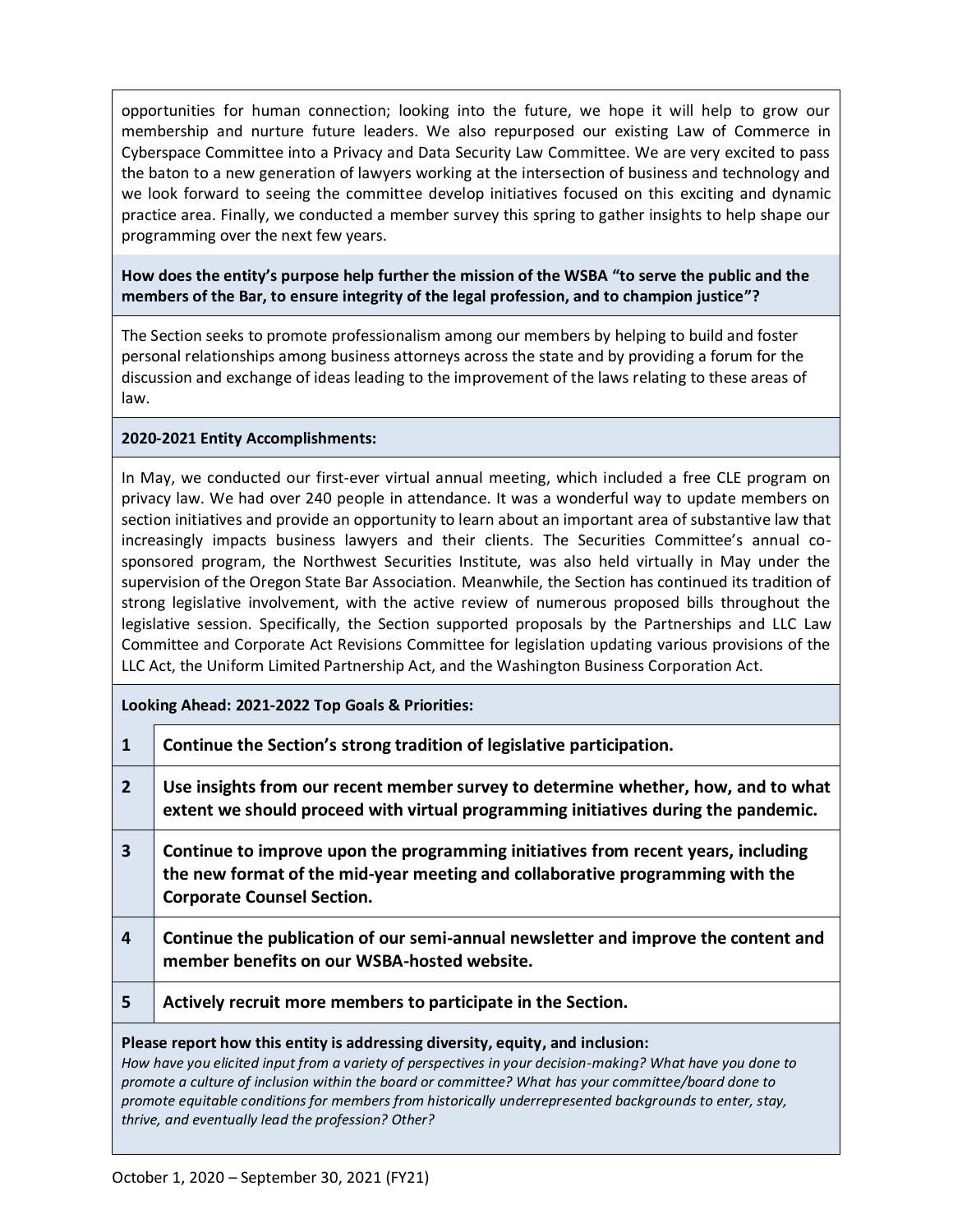Even as compared to other segments of the legal profession, the business law bar is historically lacking in diversity. The Section has tried to promote a culture of diversity, equity, and inclusion, particularly with respect to the constitution of our executive committee. Women and racial and ethnic minorities currently represent almost 50% of our executive committee. We continue to actively solicit minority bar associations for their involvement within the Section. We have also sought out opportunities to participate in business law-tailored events in the community that focus on the inclusion and participation of underrepresented segments of the business law bar.

### **Please describe the relationship with WSBA staff and the Board of Governors.**

*For example:* 

- *Quality of WSBA staff support/services*
- *Involvement with Board of Governors, including assigned BOG liaison*
- *Ideas you have on ways WSBA can continue to strengthen/support your entity.*

We believe the Section's relationship with the WSBA staff and governors has been fruitful. The WSBA staff has always been willing to help. We appreciate the lengths to which the WSBA staff always goes to acknowledge the contributions of the section leaders, we appreciate the WSBA leadership's willingness to consider questions of section support and autonomy, and we appreciate the WSBA's willingness to revisit the financial terms of CLE programming.

| <b>SECTIONS ONLY: Please quantify your</b><br>section's 2020-2021 member benefits: | 2 per year                          | Newsletters/publications<br>produced                                                     |  |  |  |
|------------------------------------------------------------------------------------|-------------------------------------|------------------------------------------------------------------------------------------|--|--|--|
| For example:                                                                       | $\mathbf{1}$                        | Mini-CLEs produced                                                                       |  |  |  |
| \$3000 Scholarships, donations, grants<br>awarded;<br>4 mini-CLEs produced         | Click or tap here<br>to enter text. | Co-sponsored half-day, full-day<br>and/or multi-day CLE seminars<br>with WSBA            |  |  |  |
|                                                                                    | 1                                   | Co-sponsored half-day, full-day<br>and/or multi-day CLE seminars<br>with non-WSBA entity |  |  |  |
|                                                                                    | 1                                   | Receptions/forums hosted or<br>co-hosted                                                 |  |  |  |
|                                                                                    | Click or tap here<br>to enter text. | Recognitions/Awards given                                                                |  |  |  |
|                                                                                    | Click or tap here<br>to enter text. | New Lawyer Outreach<br>events/benefits                                                   |  |  |  |
|                                                                                    | Click or tap here<br>to enter text. | Other (please describe):                                                                 |  |  |  |
| <b>Entity Detail &amp; Demographics Report:</b><br>To Be Completed by WSBA Staff   |                                     |                                                                                          |  |  |  |
| <b>Size of Entity:</b>                                                             | Click or tap here to enter text.    |                                                                                          |  |  |  |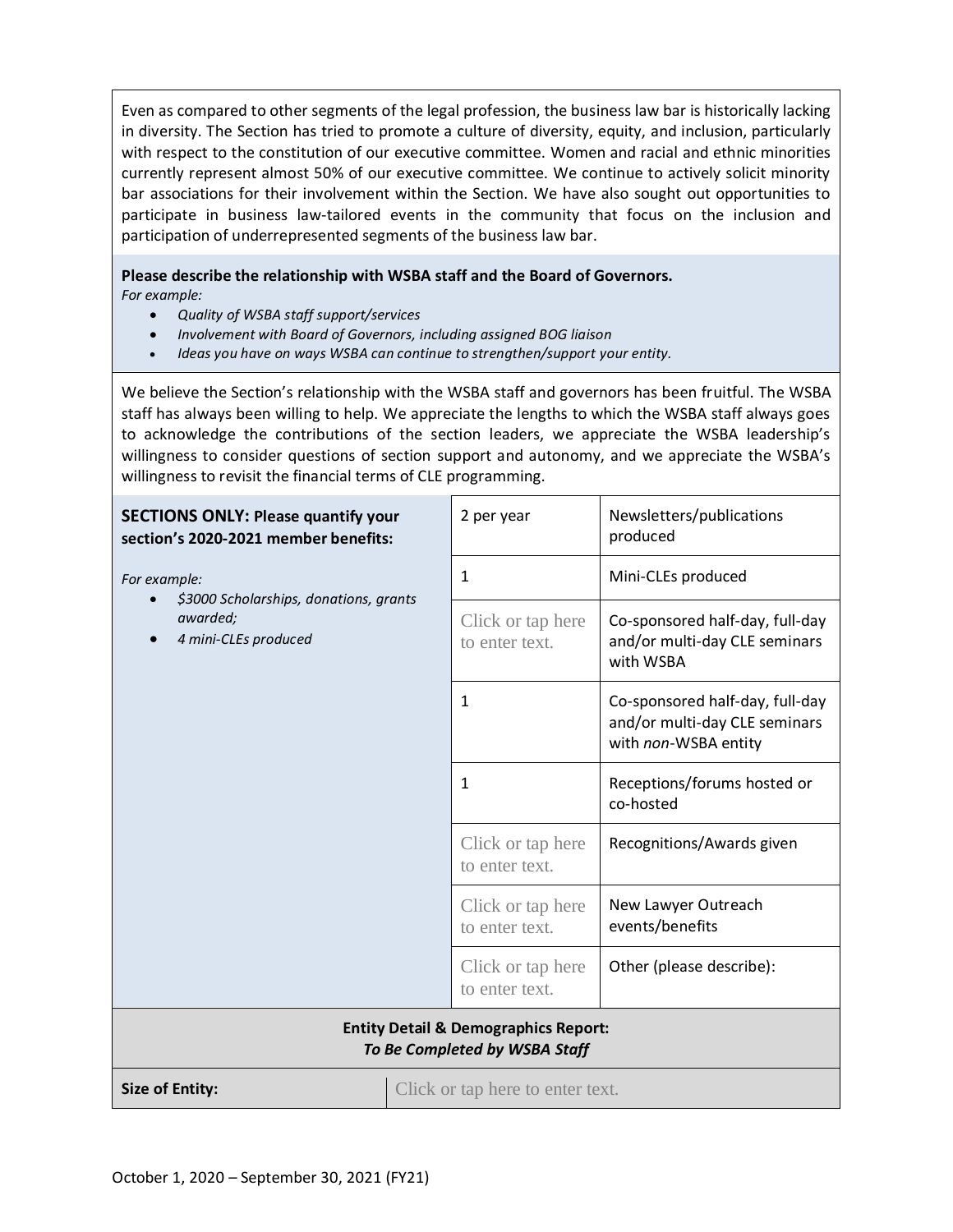| <b>Membership Size:</b><br>(for Sections Only)<br>(As of September 30, 2021)                                           | Click or tap here to enter text. |
|------------------------------------------------------------------------------------------------------------------------|----------------------------------|
| <b>Number of Applicants for FY22</b><br>(October 1, 2021 – September 30, 2022)                                         | Click or tap here to enter text. |
| How many current volunteer<br>position vacancies for this entity?                                                      | Click or tap here to enter text. |
| $FY21$ Revenue $(\$)$ :<br><b>For Sections Only:</b><br>As of September 30, 2021                                       | Click or tap here to enter text. |
| <b>Direct Expenses:</b><br>As of September 30, 2021. For Sections,<br>this does not include the Per-Member-<br>Charge. | Click or tap here to enter text. |
| <b>Indirect Expenses:</b>                                                                                              | Click or tap here to enter text. |

#### **FY21 Demographics:**

The WSBA promotes diversity, equality, and cultural competence in the courts, legal profession, and the bar, and is committed to ensuring that its committees, boards, and panels reflect the diversity of its membership.

Aside from the factors marked (\*), demographic information was provided voluntarily and individuals had the option to not respond to any or all of the factors below.

| Disability:           | Yes:                                                     | No:                        | No Response:                                   |                         |
|-----------------------|----------------------------------------------------------|----------------------------|------------------------------------------------|-------------------------|
| <b>Ethnicity:</b>     | American<br>Indian/Native<br>American/Alaskan<br>Native: | Asian:                     | Black/African-<br>American/African<br>Descent: | Hispanic/Latinx:        |
|                       | Middle-Eastern<br>Descent:                               | Multi-<br>Racial/Biracial: | Pacific<br>Islander/Native<br>Hawaiian:        | White/European Descent: |
|                       | Not Listed:                                              | No response:               |                                                |                         |
| Gender:               | Female:                                                  | Male:                      | Non-Binary:                                    | Transgender:            |
|                       | Two-spirit:                                              | Not Listed:                | No Response:                                   |                         |
| Geographic*:          | District 1:                                              | District 2:                | District 3:                                    | District 4:             |
|                       | District 5:                                              | District 6:                | District 7S:                                   | District 7N:            |
|                       | District 8:                                              | District 9:                | District 10:                                   | Other:                  |
| New/Young<br>Lawyer*: | Yes:                                                     | No:                        |                                                |                         |